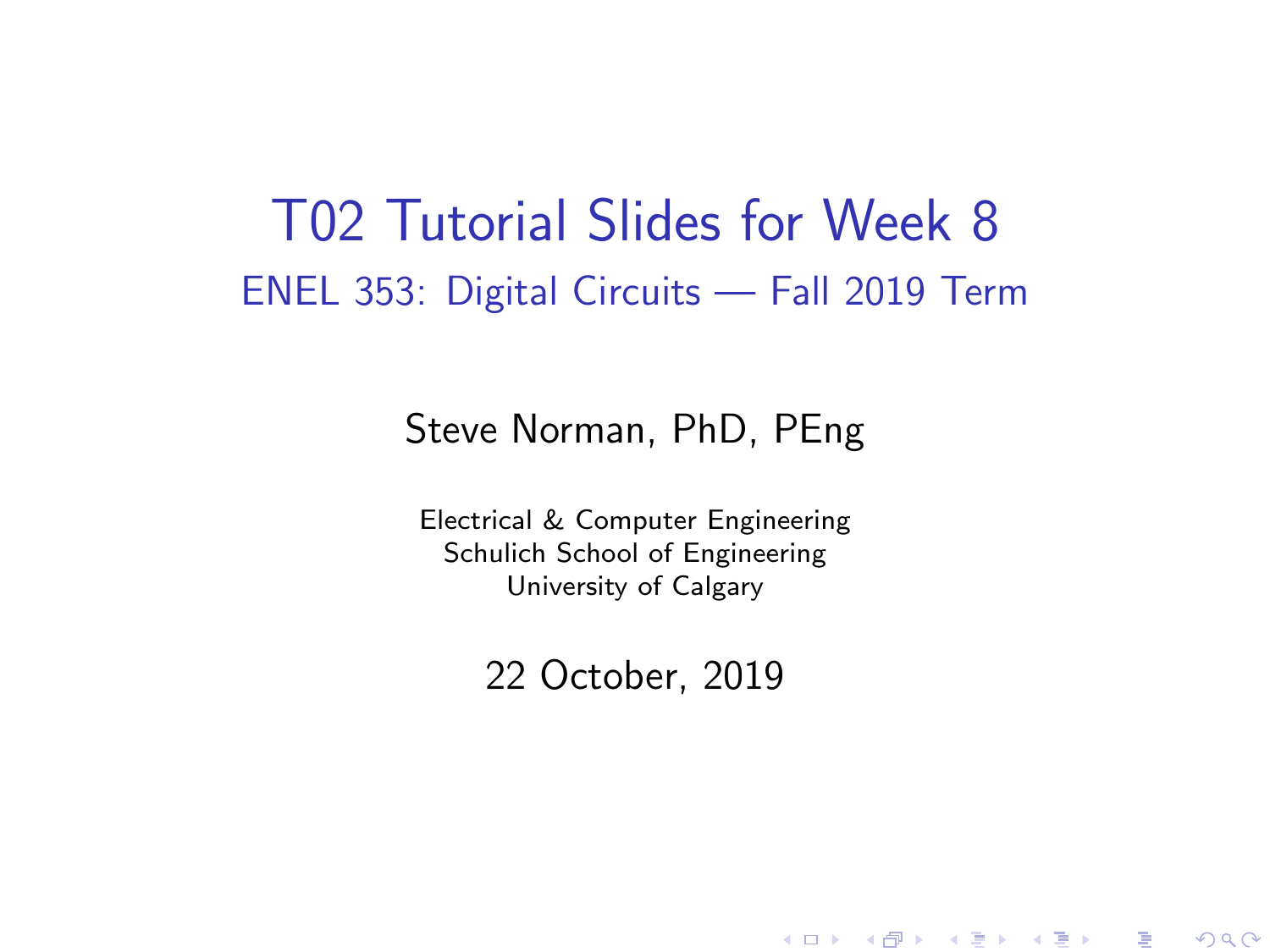K ロ ▶ K 個 ▶ K 할 ▶ K 할 ▶ 이 할 → 9 Q Q →

Topics for today

K-map exercises.

Multiplexers and decoders.

Midterm review problems.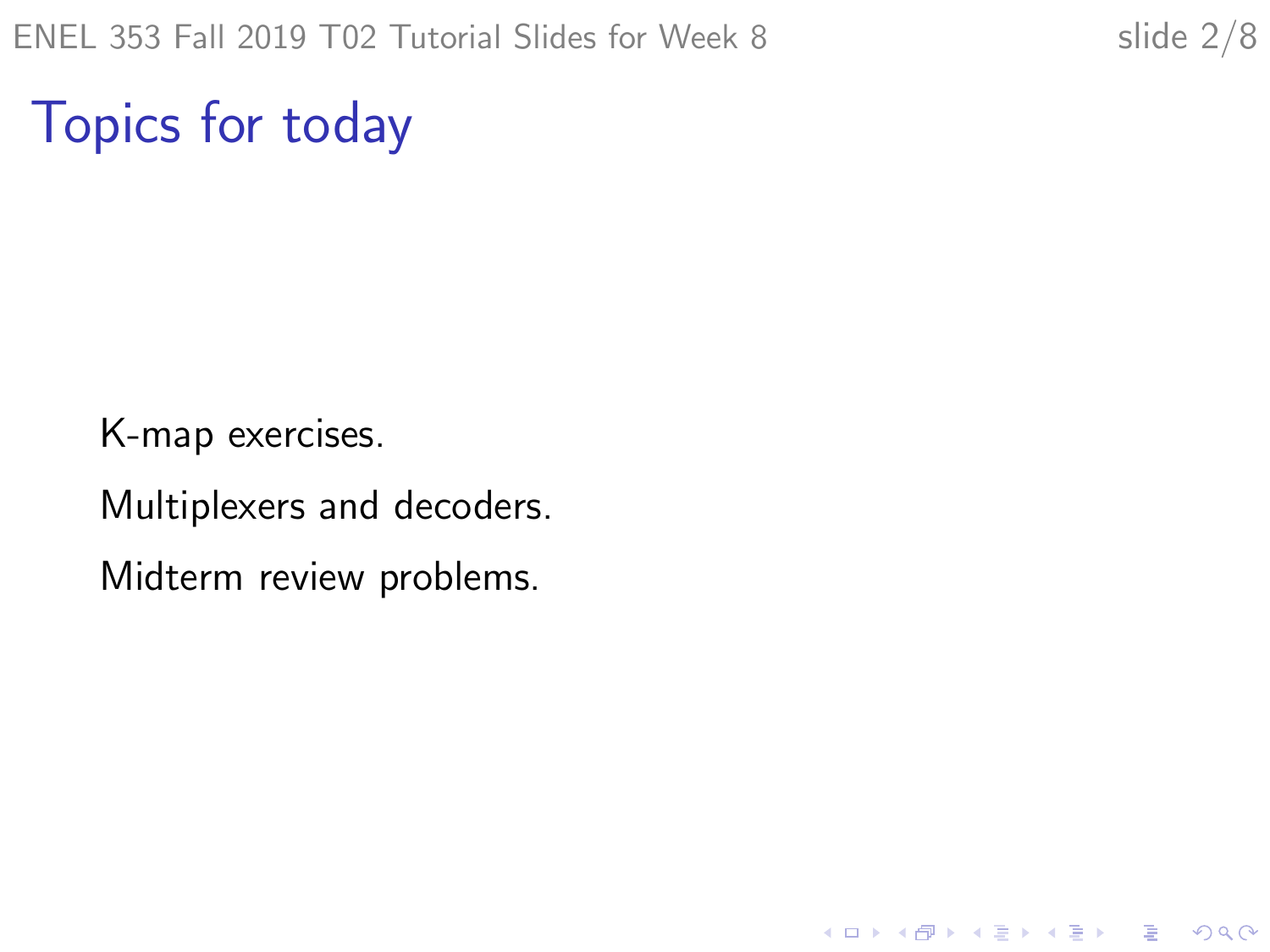## Exercise 1: A K-map problem with don't-cares

Let  $Y(A, B, C, D) = \sum (4, 10, 11, 12, 14, 15)$ , with don't-cares at  $(1, 3, 5, 8, 9)$ .

**Part a.** Draw a K-map showing all the 1-cells and X-cells.

**Part b.** Draw a K-map showing all the 1-cells and X-cells. Then mark the distinguished 1-cells, circle the essential prime implicants (EPI's), and give expressions for the EPI's.

Part c. Find all minimal SOP expressions for Y.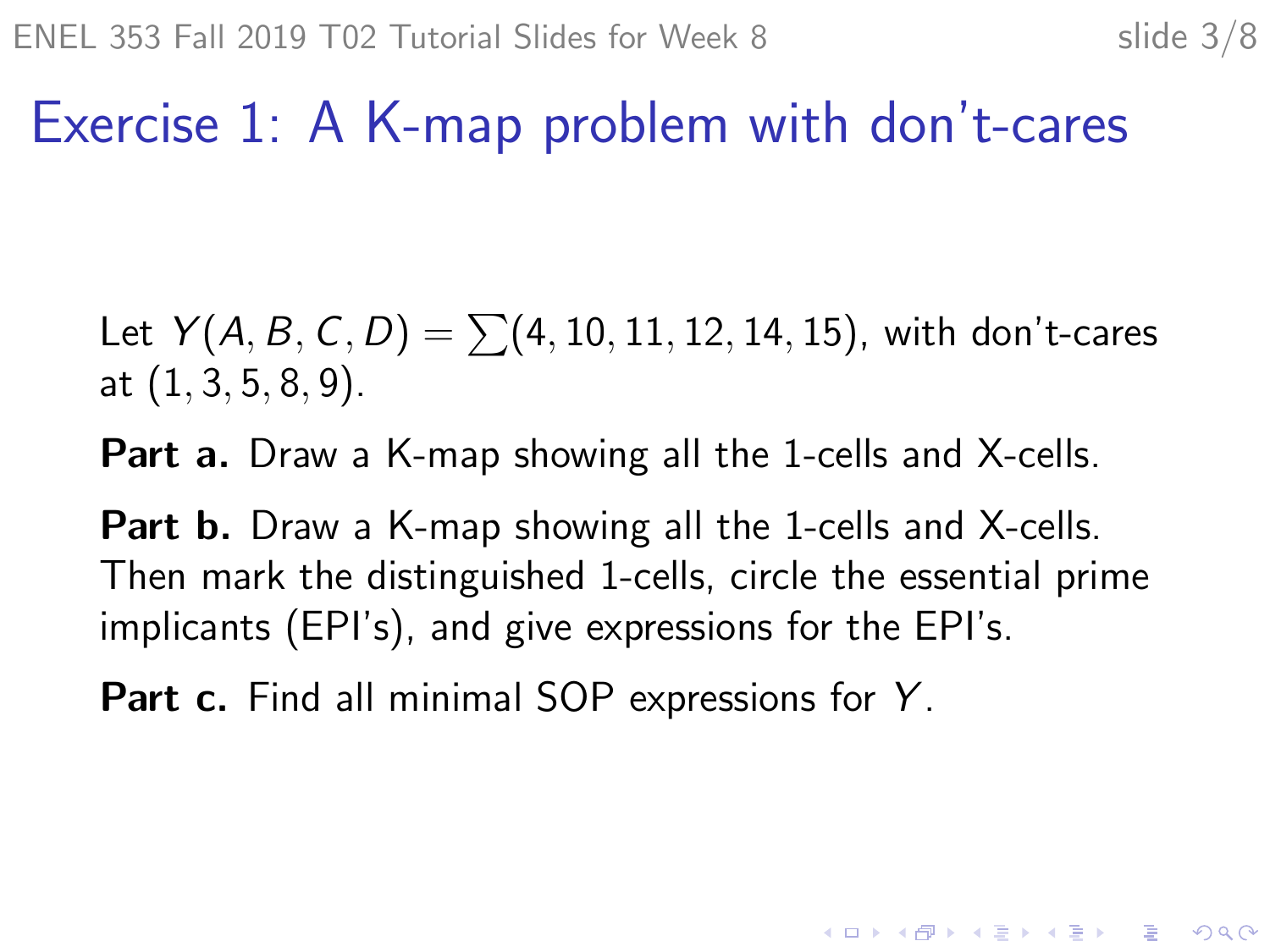4 0 > 4 4 + 4 = + 4 = + = + + 0 4 0 +

# Exercise 2: Another K-map problem with don't-cares

Let  $Y(A, B, C, D) = \sum (4, 10, 11, 12, 14)$ , with don't-cares at  $(1, 3, 5, 8, 9)$ . (This is almost the same function as in Exercise 1.)

**Part a.** Draw a K-map showing all the 1-cells and X-cells.

**Part b.** Draw a K-map showing all the 1-cells and X-cells. Then mark the distinguished 1-cells, circle the essential prime implicants (EPI's), and give expressions for the EPI's.

Part c. Find all minimal SOP expressions for Y.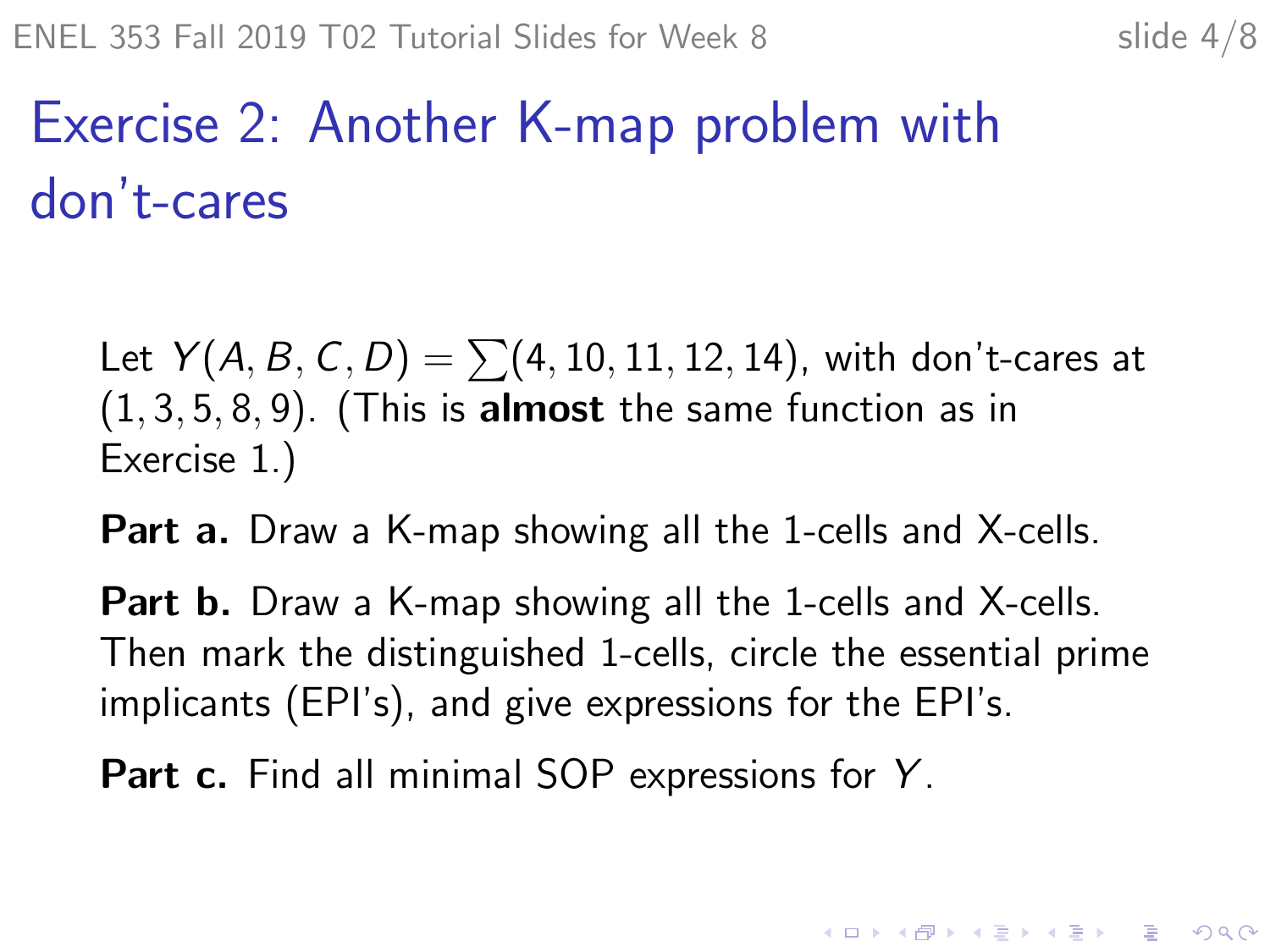### Exercise 3: Multiplexers and decoders

Part a: Make a circuit for the truth table using an inverter and two 4:1 multiplexers.

Part b: Make a circuit for the truth table using a 3:8 decoder and two OR gates.

| А | Β | C | F | G |
|---|---|---|---|---|
| 0 | 0 | 0 | 0 | 1 |
| 0 | 0 | 1 | 1 | 0 |
| 0 | 1 | 0 | 1 | 0 |
| 0 | 1 | 1 | 0 | 0 |
| 1 | 0 | 0 | 1 | 0 |
| 1 | 0 | 1 | 1 | 0 |
| 1 | 1 | 0 | N | 1 |
| 1 | 1 | 1 | 1 | 1 |

**KORK EXTERNE PROVIDE**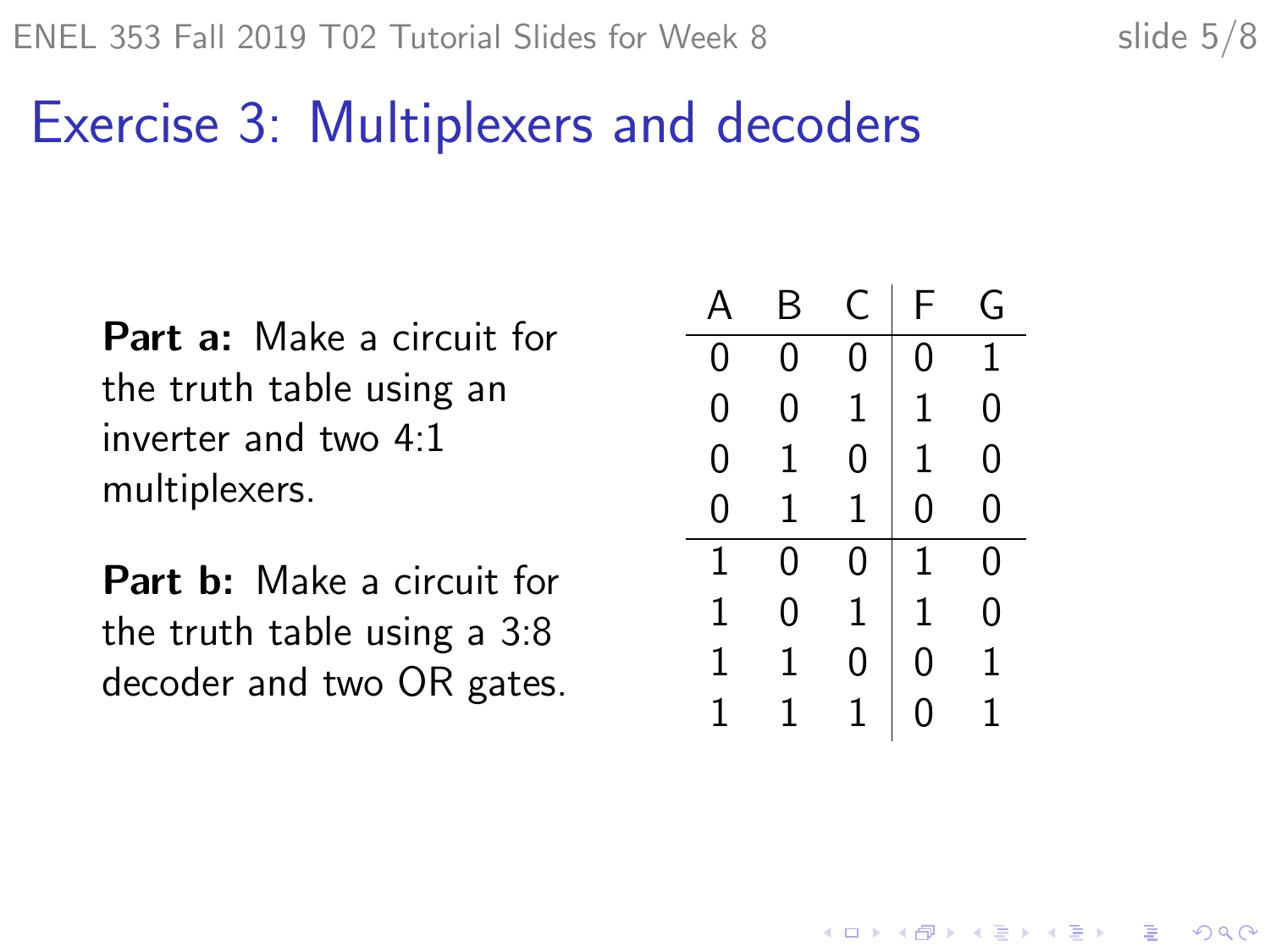K ロ ▶ K 個 ▶ K 할 ▶ K 할 ▶ 이 할 → 9 Q Q →

Exercise 4: Bit patterns

Why is the following question not fair to ask? "What number does the 8-bit pattern 10010111 represent?"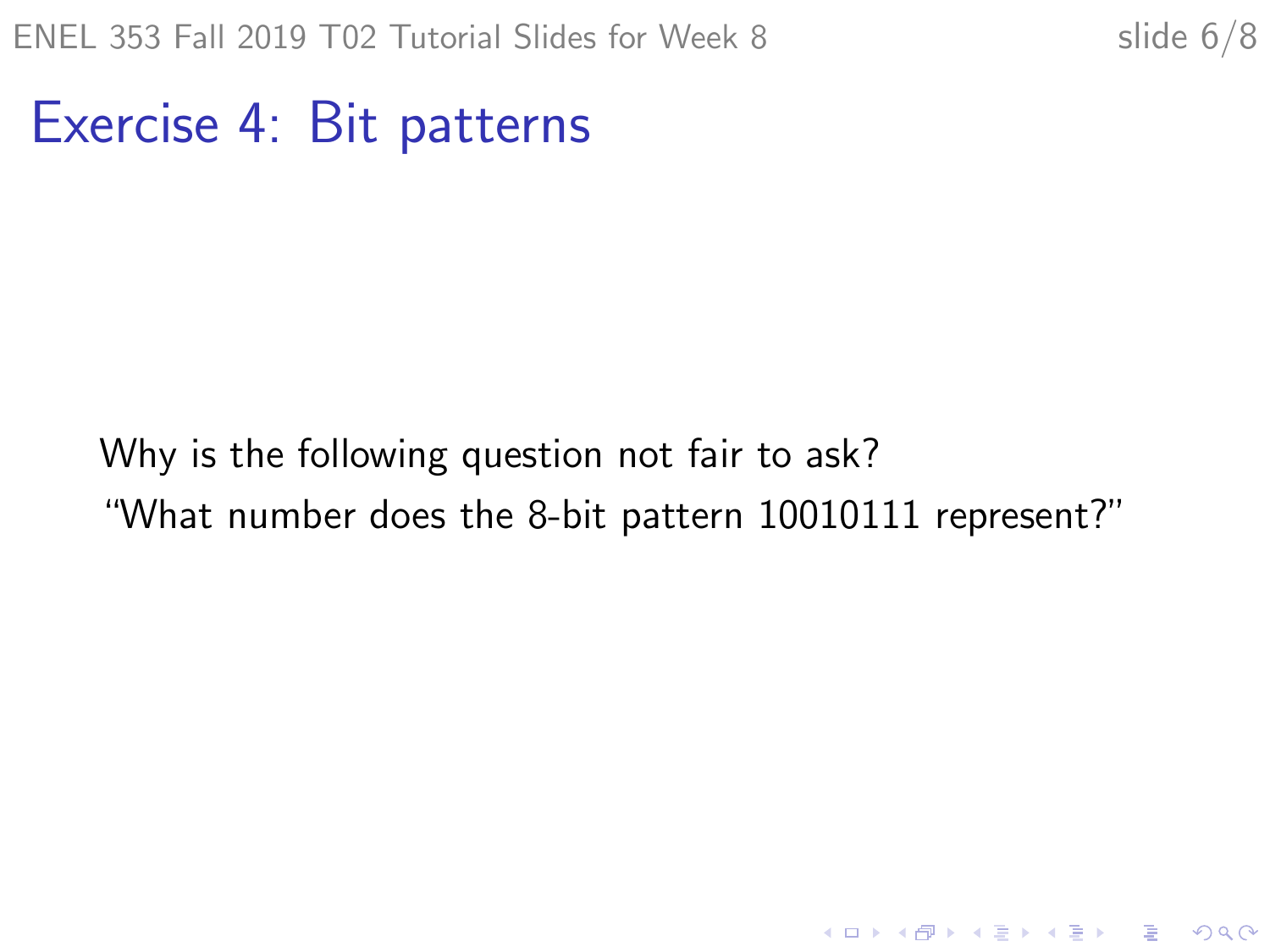### Exercise 5: Two's-complement

In a 16-bit two's-complement system, what number does the bit pattern 0010 0100 0000 1000 represent?

In an 8-bit two's-complement system, what number does the bit pattern 1111 0111 represent?